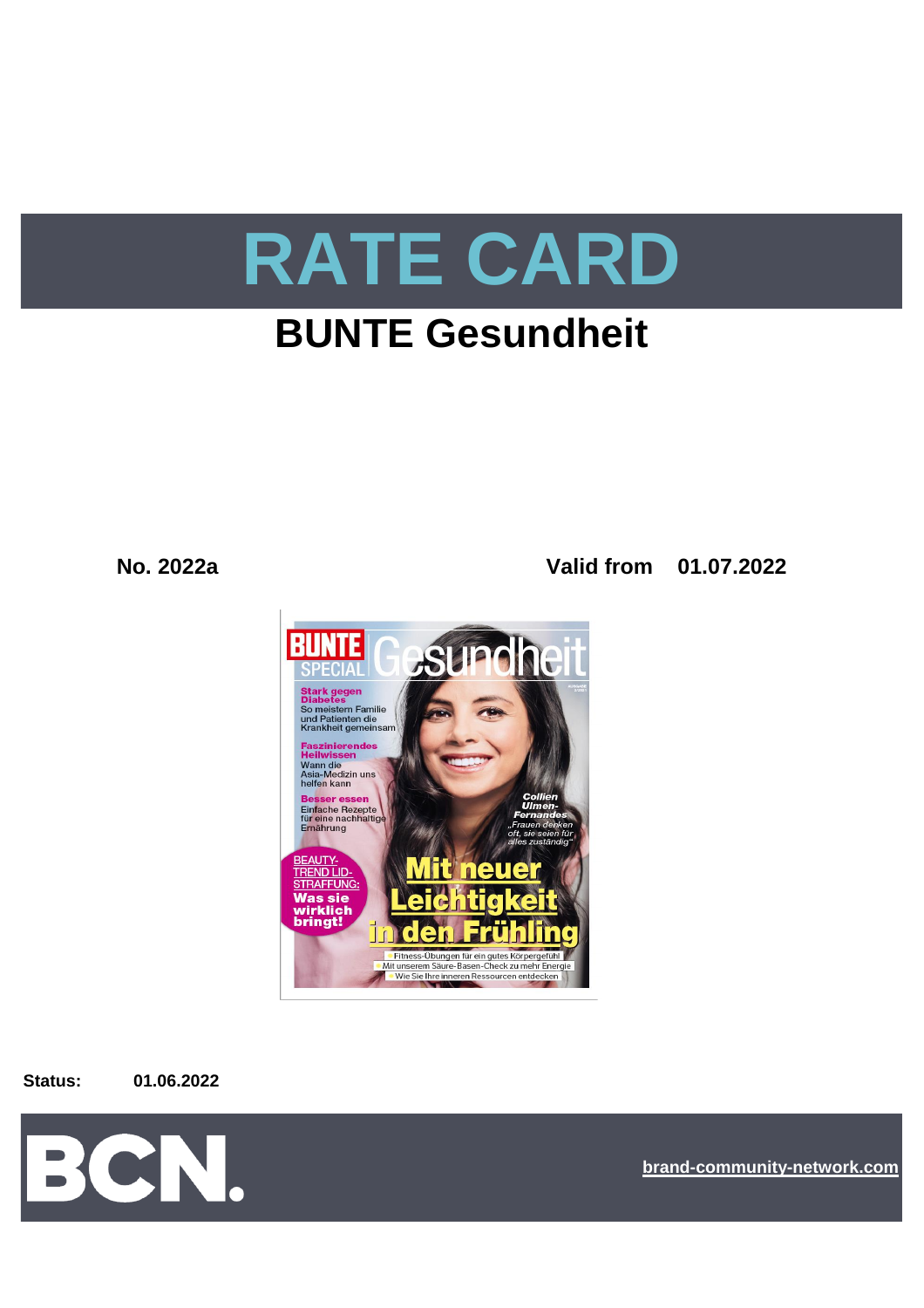# **PUBLISHER'S DATA**

BUNTE Entertainment Verlag GmbH Commerzbank AG D-81825 München BIC: DRES DEFF 680

T +49 89 9250 3669 [andrea.laub@burda.com](mailto:heike.lauber@burda.com) **Terms of payment:**

# **Print Management/Placement**

Iris Armbruster AdTech Factory GmbH Anzeigen BUNTE Gesundheit Hauptstraße 127 D-77652 Offenburg T +49 781 84 2521 [iris.armbruster@adtechfactory.com](mailto:iris.armbruster@adtechfactory.com)

# **Ad Management/Order Management**

Hauptstraße 127 D-77652 Offenburg T +49 781 84 3751

# **Frequency of publication Technical data:**

**& on sale date** 2 times per year (subject to change)

# **Place of publication**

## **Publisher Bank accounts: Bank accounts:**

Arabellastraße 23 IBAN: DE54 6808 0030 0723 4120 00 UniCredit Bank AG **Brand Director IBAN: DE19 7002 0270 0015 0249 05** Andrea Laub BIC: HYVEDEMMXXX

Invoices are due in net 30 days after the invoice date. The publisher guarantees a 2 per cent discount for advance payments, provided that the invoice amount is submitted on the publication date of the issue in which the advertisement is published at the latest and no older invoices are outstanding. In the event that the payment target is exceeded, default interest pursuant to Clause 11 of the Terms and Conditions of 5 per cent is calculated based on the respective base rate pursuant to Section 1 (1) of the German Discount Rate Transition Law (Diskontsatz-Überleitungs-Gesetz– DÜG). All prices are net prices. The statutory value-added tax is added. Direct debit is possible.

# AdTech Factory GmbH **Terms and conditions:**

All ad orders are exclusively carried out pursuant to the General Terms and Conditions. These have to be requested directly from BCN or can be viewed online at:

[orders@adtechfactory.com](mailto:orders@adtechfactory.com) [brand-community-network.com/terms-conditions](https://bcn.burda.com/terms-conditions)

For current and binding technical data, log onto duon-portal.de. Also available as PDF download.

[duon-portal.de/](https://duon-portal.de/)

# Offenburg, PZN 511942 **Delivery of printer's copy:**

Please upload all copies electronically to duon-portal.de. For support please e-mail support@duon-portal.de or call +49 40 37 41 17 50.

## **General legal notice:**

The warranty claims specified in the publishers' general terms and conditions apply only when the certified technical requirements and standards published on the DUON portal have been fulfilled as well as the delivery has been carried out via the DUON portal. This also holds when data are provided without proof.

## **Online advertisement booking:**

The current, binding technical advertisement bookings can also be sent via the online booking system:

[obs-portal.de/](https://www.obs-portal.de/)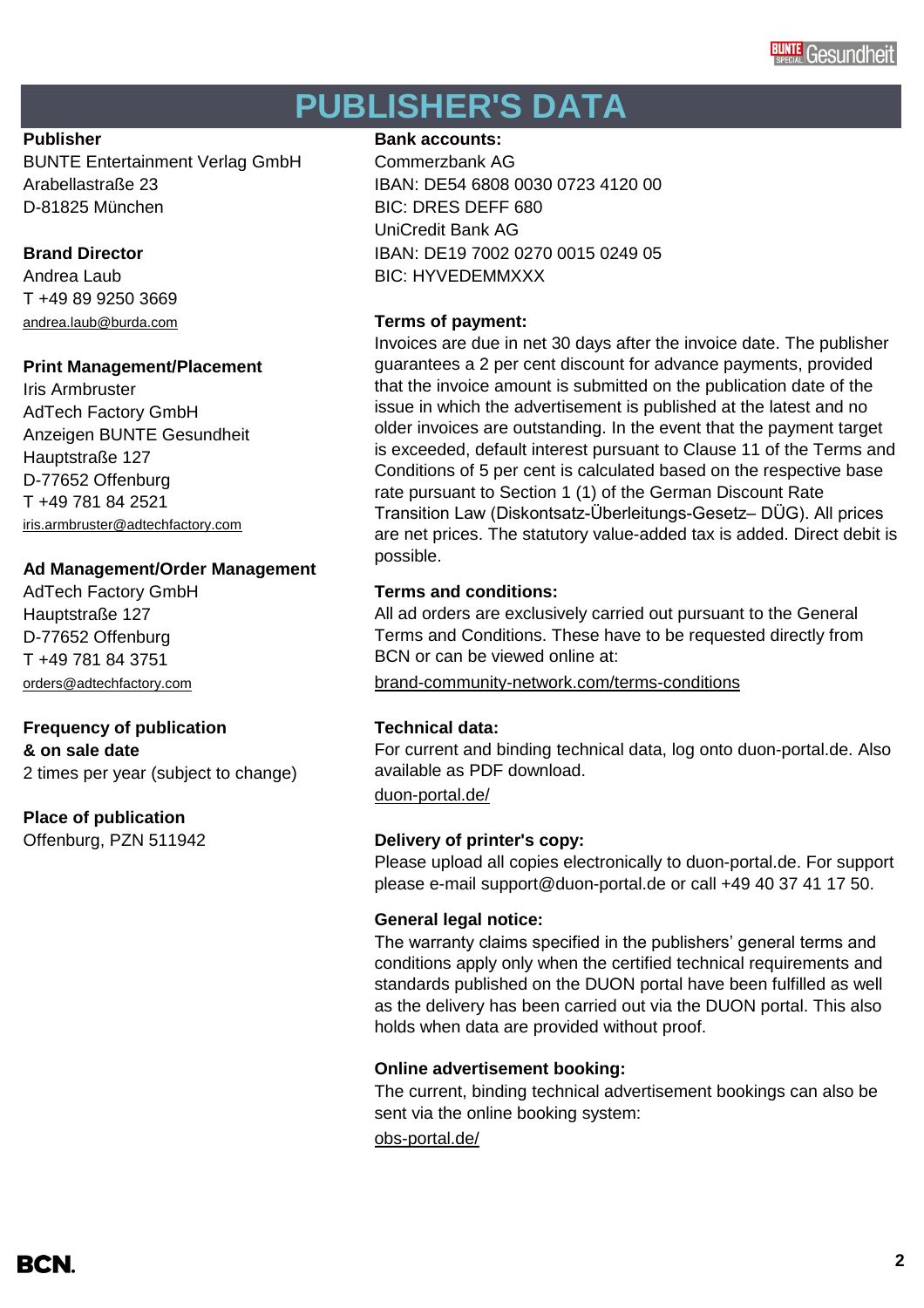# **FORMATS & RATES**

| Format              | <b>Placement</b>           | <b>Bleed format*</b> | Rate                  |
|---------------------|----------------------------|----------------------|-----------------------|
| $2/1$ page          | Standard                   | 430 x 289            | 35,200 €              |
| $1/1$ page          | Standard                   | 215 x 289            | 17,600 €              |
| 3/4 page vertical   | Standard                   | 147 x 289            | 15,800 €              |
| 2/3 page vertical   | Standard                   | 133 x 289            | 14,700 €              |
| 2/3 page horizontal | Standard                   | 215 x 186            | 14,700 €              |
| 1/2 page vertical   | Standard                   | 101 x 289            | 12,600 €              |
| 1/2 page horizontal | Standard                   | 215 x 138            | 12,600 €              |
| 1/3 page vertical   | Standard                   | 69 x 289             | 9,400€                |
| 1/3 page horizontal | Standard                   | $215 \times 91$      | $9,400 \in$           |
|                     |                            |                      |                       |
|                     | Covergate Folder           |                      | 52,300 €              |
|                     | additional technical costs |                      | on request            |
| $2/1$ page          | <b>Opening Spread</b>      | 430 x 289            | 38,800 €              |
| $1/1$ page          | inside front cover         | 215 x 289            | 20,700 €              |
| $1/1$ page          | outside back cover         | 215 x 289            | 20,700 €              |
| $1/1$ page          | 1st RHP ad                 | 215 x 289            | 18,100 €              |
|                     |                            |                      | *width x height in mm |

## **Ad combinations:**

The reduced combination special price for the combination of advertisements is based on comparison of separate advertisement bookings. To this end, the advertisements of an advertiser with an identical product/creation in the same format must appear in all magazines in parallel issues.

## **Advertorials:**

[brand-community-network.com/advertisin](https://bcn.burda.com/advertisingsolutions/print/native-ads)gsolutions/print/native-ads Formats and prices for advertorials created by the editorial team on request. For more information, please visit

## **Consecutive Ads:**

Surcharge on two or more adverts on consecutive partial-page ads: 10%

# **Fixed placements:**

Agreed fixed placements (e.g. first for a business line, commodity group, etc.) entitle the publisher to bill a

# **Type area format:**

On request.

# **Digital rate card:**

Please find the digital rate card here: [brand-community-network.de/advertisingsolutions/digital/prices](https://bcn.burda.com/advertisingsolutions/digital/prices) \*width x height in mm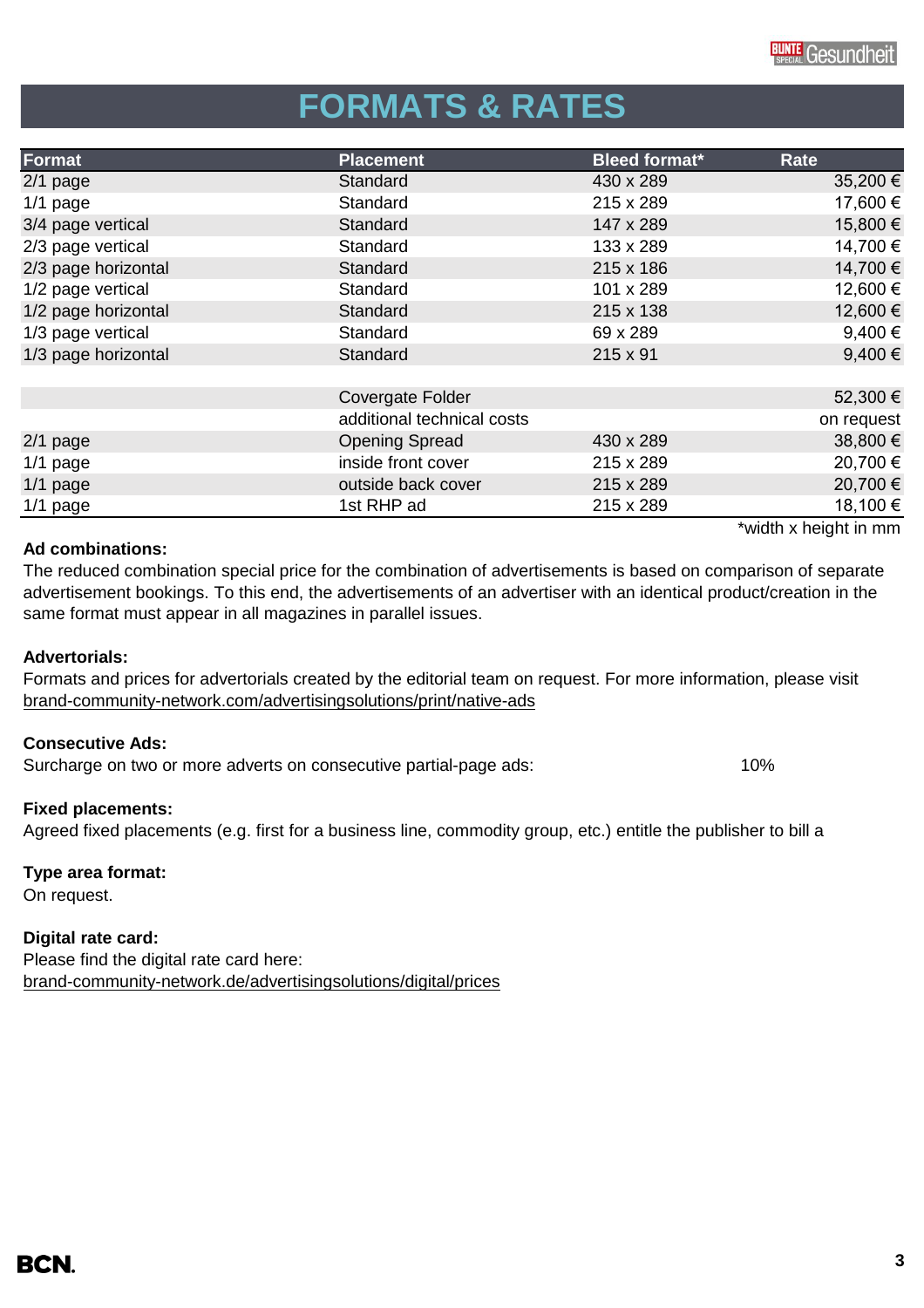# **AD SPECIALS**

|                                    | <b>Circulation excl.</b> | Additional ad specials available on request.                                                         |
|------------------------------------|--------------------------|------------------------------------------------------------------------------------------------------|
| <b>Rates per thousand</b>          | <b>Subscriptions</b>     |                                                                                                      |
| <b>Bound inserts</b>               |                          | Prices apply for the booking of at least the entire<br>domestic print run.                           |
| up to 4 pages                      | 138€                     |                                                                                                      |
| up to 8 pages                      | 163€                     | The publisher reserves the right to reschedule                                                       |
| up to 12 pages                     | 190€                     | bookings with less than domestic print run.                                                          |
| up to 4 pages with additional proc | 166€                     | Smaller booking units, e.g. according to Nielsen                                                     |
| up to 8 pages with additional proc | 196€                     | areas or federal states, are possible. For these<br>will be charged an additional 25 % per thousand. |
| <b>Glued-on inserts</b>            |                          |                                                                                                      |
| Postcard up to 10 g                | 73€                      | A minimum run of 30.000 copies applies for all                                                       |
| Booklet up to 10 g                 | 101€                     | ad specials.                                                                                         |
| Sample up to 10 g                  | 117€                     |                                                                                                      |
| Sample up to 20 g                  | 124 €                    |                                                                                                      |
| <b>Loose inserts</b>               |                          |                                                                                                      |
| up to $10 g$                       | 135€                     |                                                                                                      |
| up to $20$ g                       | 146€                     |                                                                                                      |
| up to $30 g$                       | 159€                     |                                                                                                      |
| up to $40 g$                       | 172€                     |                                                                                                      |
| up to $50 g$                       | 185€                     |                                                                                                      |

**All tariff ad specials are eligible for discount and count towards the annual agreement commitment.**

### **Calculation basis:**

The calculation basis is the planned circulation or IVW quarterly report upon order confirmation, exclusive of the respective e-paper copies.

### **Delivered quantity:**

The delivered quantity is based on the planned print run or IVW quarterly report valid at the date of the order confirmation, plus 2 % surplus. In order to react to circulation fluctuations at short notice, we recommend contacting our Print Management/Placement (see "Your Personal Contacts" page) one more time before production start.

### **Delivery address and deadline:**

Please find the delivery address and deadline on the respective order confirmation. An incoming goods inspection does not take place at the printing plant.

### **Conditions of delivery:**

Ad specials must be delivered in accordance with the guidelines of the Bundesverband für Druck und Medien (German Association of Print and Media), and be clearly marked with the name of the publication and issue. The material must be delivered, carriage paid, to the address where it will be processed.

### **Order and cancellation date:**

See "special closing dates" on page "Schedule & Topics Print"; due to limited availability, we strongly recommend booking as early as possible.

### **Proviso:**

Should any processing problems arise, completion of the circulation takes priority over ad special processing.

### **AdSpecial Portal:**

Binding technical information on Ad Specials and information on deadlines, samples and delivery for the participating objects is available for download at adspecial-portal.de

**Glued-on inserts:** The basis is a 1/1 carrier advertisement.

### **Sample products:**

An additional postal fee applies to samples and objects over 2.5 mm thickness.

### **Samples:**

Samples must be presented by the closing date at the latest. For product samples 50 pieces are required up front. For all other ad specials a minimum of 5 samples are required. To be sent: AdTech Factory, Print Management, Hauptstraße 127, 77652 Offenburg, Germany.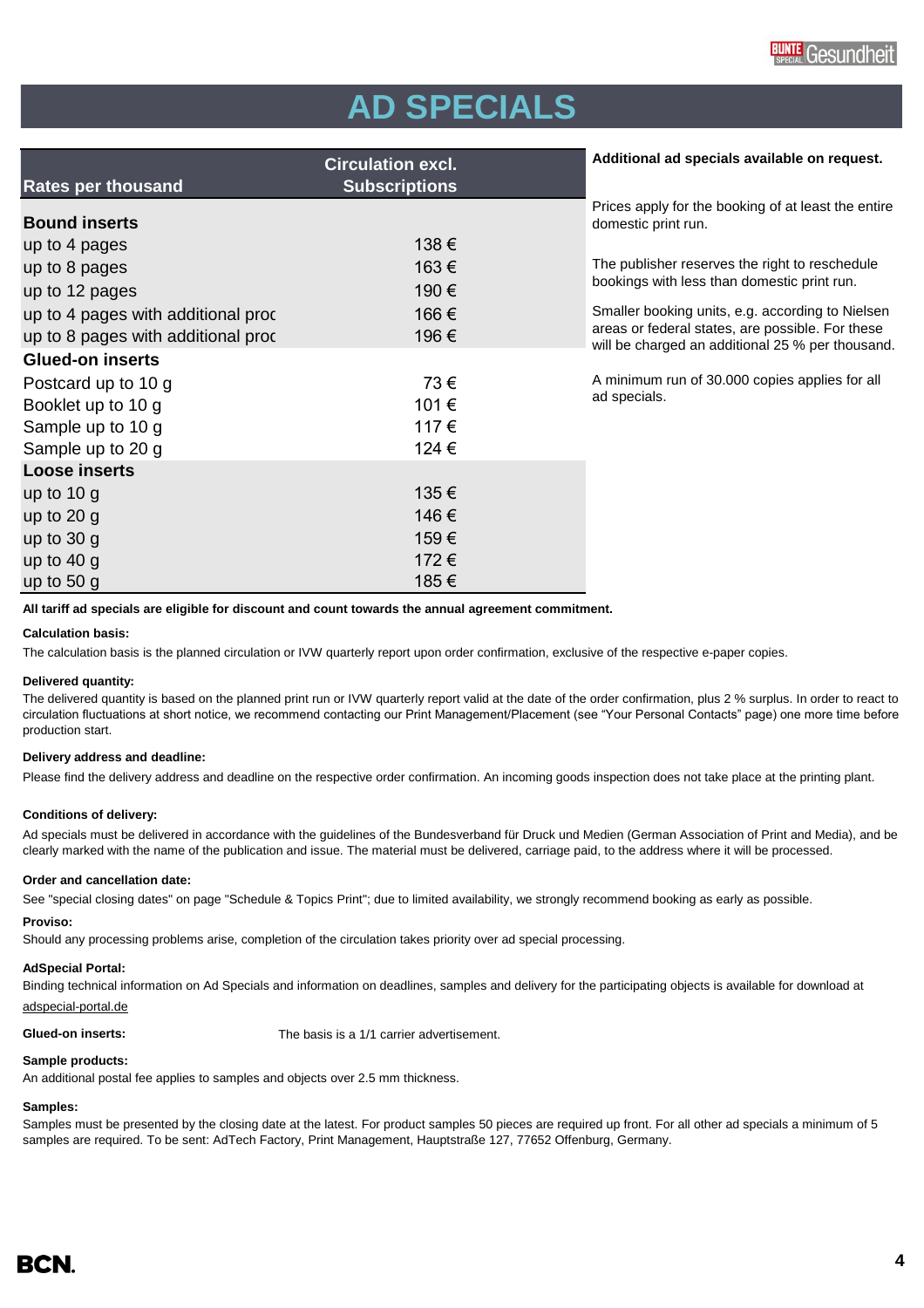

# **SCHEDULE**

| The BCN topic preview tool provides you with attractive themes or specials: |              | brand-community-network.com/topic-preview-tool |             |                                |
|-----------------------------------------------------------------------------|--------------|------------------------------------------------|-------------|--------------------------------|
| No.                                                                         | On sale date | <b>Closing date*</b>                           | Copy date** | <b>Special closing date***</b> |
| 1/22                                                                        | 12.01.22     | 03.12.21                                       | 10.12.21    | 19.11.21                       |
| 2/22                                                                        | 17.03.22     | 10.02.22                                       | 17.02.22    | 27.01.22                       |
| 3/22                                                                        | 12.05.22     | 29.03.22                                       | 05.04.22    | 17.03.22                       |
| 4/22                                                                        | 14.07.22     | 08.06.22                                       | 15.06.22    | 24.05.22                       |
| 5/22                                                                        | 15.09.22     | 11.08.22                                       | 18.08.22    | 28.07.22                       |
| 6/22                                                                        | 17.11.22     | 12.10.22                                       | 19.10.22    | 27.09.22                       |

\* Closing & cancellation date

\*\* Delivery date for printer's copies

\*\*\* Closing & cancellation date for ad specials, special formats, special placements